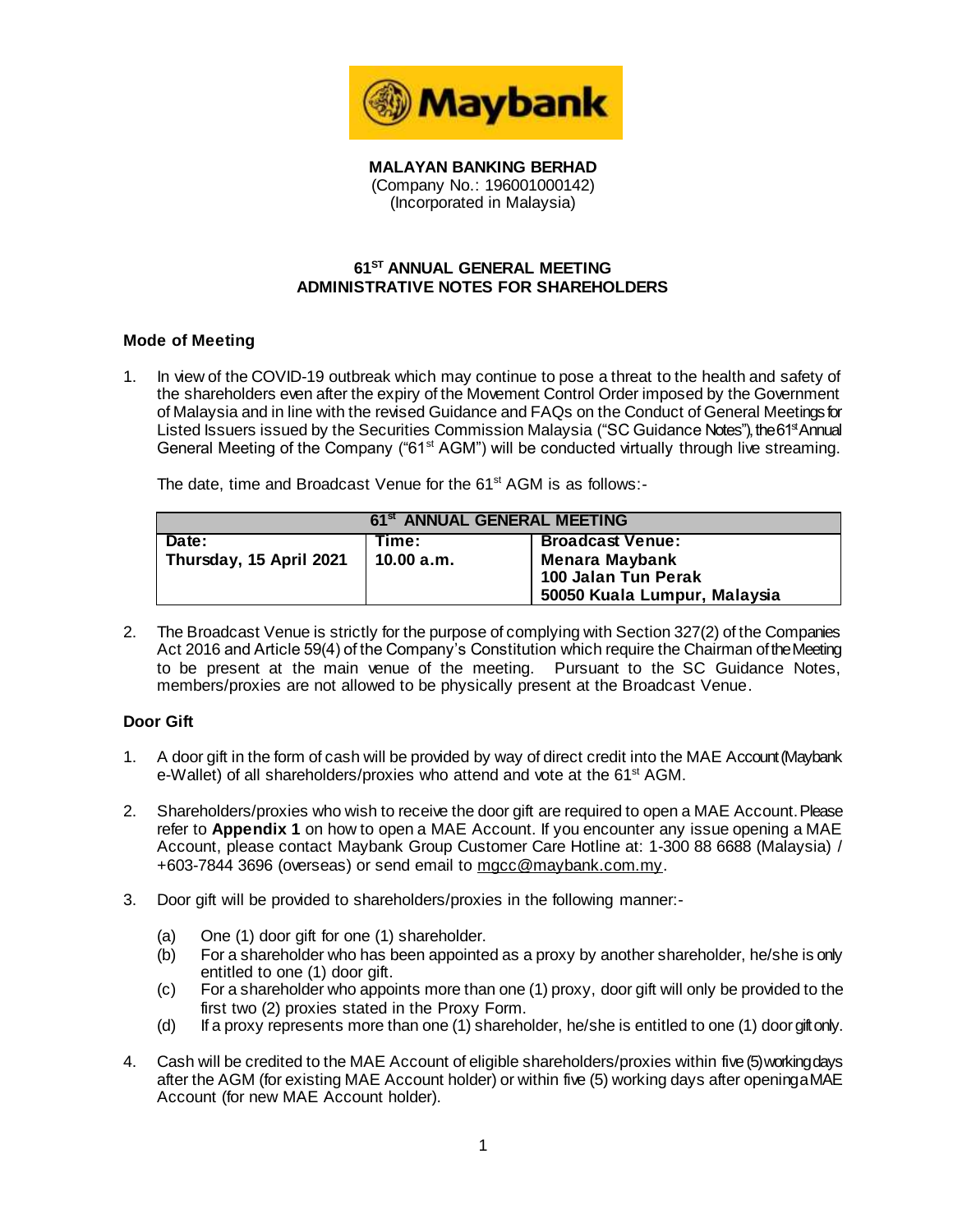#### **Remote Participation and Voting**

- 1. Shareholders who wish to participate at the 61<sup>st</sup> AGM may do so using the Remote Participation and Voting ("RPV") facilities to be provided by the appointed share registrar for this AGM, Tricor Investor & Issuing House Services Sdn Bhd ("Tricor"). To participate, shareholders are required to register via Tricor's TIIH Online website at [https://tiih.online](https://tiih.online/) prior to the meeting. For more details, please refer to the Procedures for RPV as set out in **Appendix 2.**
- 2. The RPV facilities will be made available on Tricor's TIIH Online website and open for registration **from Wednesday, 17 March 2021 until such time before the voting session ends at the 61st AGM on Thursday, 15 April 2021**.

#### **Entitlement to Participate and Vote**

- 1. Only shareholders whose names appear on the General Meeting Record of Depositors ("General Meeting ROD") as at 31 March 2021 shall be eligible to participate at the 61<sup>st</sup> AGM. If a shareholder is unable to participate at the said meeting, he/she may appoint proxy/proxies to participate and vote on his/her behalf. If a shareholder wishes to participate at the said meeting, he/she must not submit any Proxy Form. A shareholder will not be allowed to participate at the meeting if his/herproxy/proxies has/have been registered to participate at the meeting.
- 2. If a shareholder is unable to participate at the 61<sup>st</sup> AGM, he/she may also appoint the Chairman of the meeting as his/her proxy and indicate the voting instructions in the Proxy Form.

#### **Proxy Form**

- 1. The appointment of proxy may be submitted in hard copy form or electronically via TIIH Online website at https://tiih.online. The Proxy Form is available on the Company's website at [www.maybank.com/ar](http://www.maybank.com/ar). The hard copy of Proxy Form must be deposited at the office of Tricor at Unit 32-01, Level 32, Tower A, Vertical Business Suite, Avenue 3, Bangsar South, No. 8, Jalan Kerinchi, 59200 Kuala Lumpur, Malaysia or its Customer Service Centre at Unit G-3, Ground Floor, Vertical Podium, Avenue 3, Bangsar South, No. 8, Jalan Kerinchi, 59200 Kuala Lumpur, Malaysia. If shareholders wish to submit their Proxy Form electronically, please refer to the Procedures for Electronic Lodgement of Proxy Form as set out in **Appendix 3**.
- 2. All Proxy Forms and documents relating to the appointment of proxy/corporate representative/attorney for the  $61<sup>st</sup> AGM$  whether in hard copy or by electronic means must be deposited with or submitted to Tricor **no later than 10.00 a.m. on Wednesday, 14 April 2021.**
- 3. Shareholders who have appointed proxy/proxies or attorney or authorised representative to participate and vote at the 61<sup>st</sup> AGM must request their proxy/proxies or attorney or authorised representative to register themselves for RPV via TIIH Online website [at https://tiih.onli](https://tiih.online/)ne.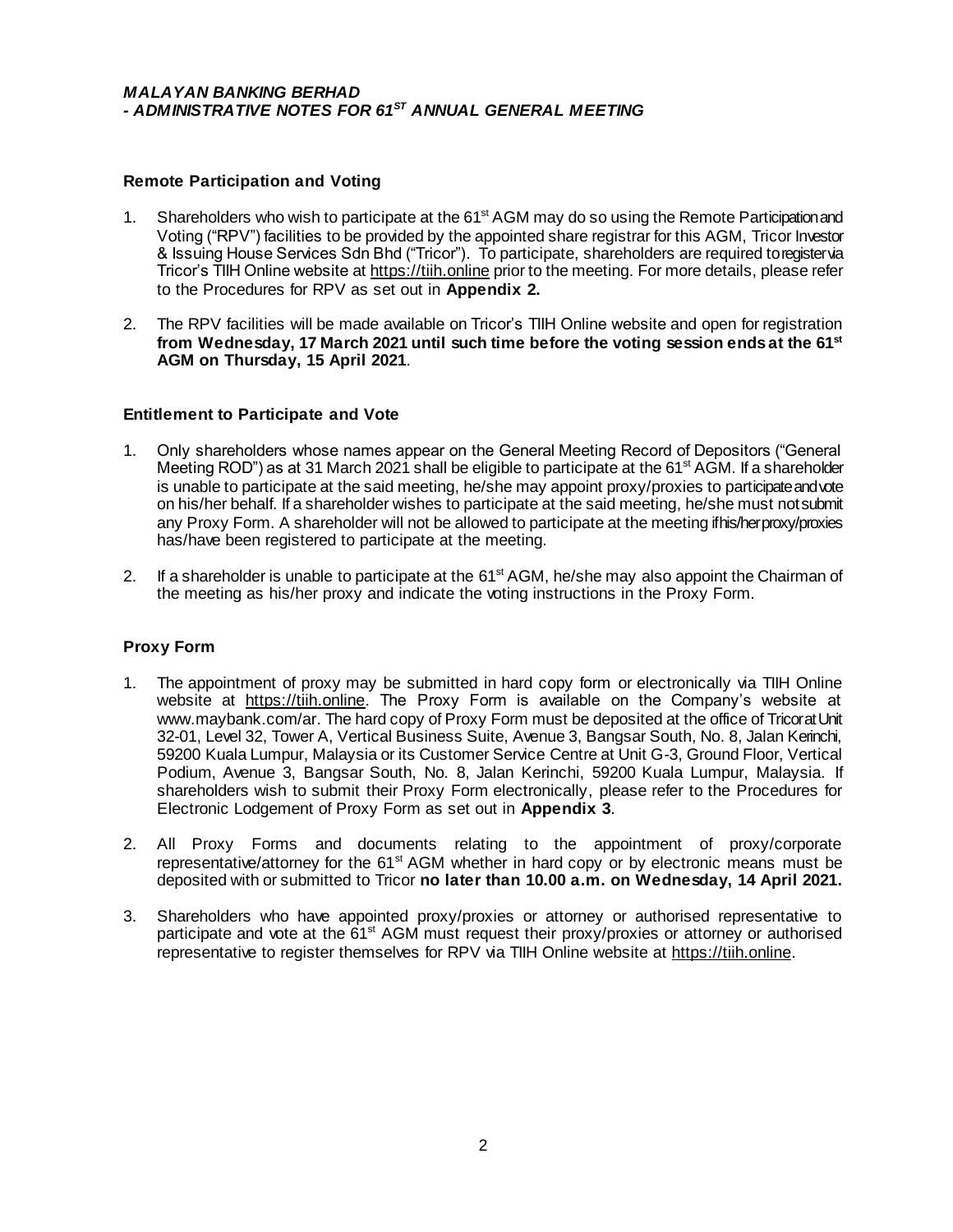#### **Submission of Questions**

- 1. If shareholders have any question for the Chairman/Board/Management, they may use the query box facility to submit their questions during the meeting. Subject to time constraint, the Chairman/Board/Management will address the relevant questions during the Questions and Answers session.
- 2. Shareholders may also submit their questions before the meeting via Tricor's TIIH Online website at [https://tiih.online](https://tiih.online/). Shareholders may select "e-Services" to login, pose and submit their questions electronically. If shareholders have any questions, please submit them **no later than 10.00 a.m. on Wednesday, 14 April 2021.**
- 3. We will endeavour to respond to relevant questions during the meeting or by email after the meeting.

#### **Poll Voting**

- 1. The voting at the 61<sup>st</sup> AGM will be conducted by poll in accordance with Paragraph 8.29A(1) of the Main Market Listing Requirements of Bursa Malaysia Securities Berhad. The Company has appointed Tricor as the Poll Administrator to conduct the poll by way of electronic voting and Deloitte Risk Advisory Sdn Bhd as the Scrutineers to verify the poll results.
- 2. Shareholders/proxies/corporate representatives/attorneys may proceed to vote on the resolutions from the commencement of the 61<sup>st</sup> AGM at 10.00 a.m. on Thursday, 15 April 2021 until the end of the voting session which will be announced by the Chairman of the meeting. Please refer to the Procedures for RPV as set out in **Appendix 2** for guidance on how to vote remotely via Tricor's TIIH Online website a[t https://tiih.online](https://tiih.online/). Upon completion of the voting session, the Scrutineers will verify and announce the poll results followed by the Chairman's declaration whether the resolutions are duly passed.

#### **Annual Report**

- 1. The Annual Report 2020 is available on the Company's website [at www.maybank.com/a](http://www.maybank.com/ar)rand Bursa Malaysia's website at www.bursamalaysia.com under Company Announcements.
- 2. In an effort to reduce paper consumption, we urge shareholders to refer to the softcopy version of the Annual Report. However, if you do require a printed copy, you may request for a printed copy of the Annual Report via [https://tiih.online](https://tiih.online/) by selecting "Request for Annual Report" under the "Investor Services". Alternatively, you may directly request for a printed copy from Encik Murtaza Osman of Corporate Services, Maybank at 03-2074 7822 [or murtazao@maybank.co](mailto:murtazao@maybank.com)m.

#### **Enquiry**

If shareholders have any enquiries prior to the meeting, please contact Tricor during office hours from Mondays to Fridays from 8.30 a.m. to 5.30 p.m. (except for public holidays):

#### **Tricor Investor & Issuing House Services Sdn Bhd**

| General Line | +603-2783 9299                       |
|--------------|--------------------------------------|
| Fax Number   | : +603-2783 9222                     |
| Email        | : is enquiry $@$ my tricorglobal com |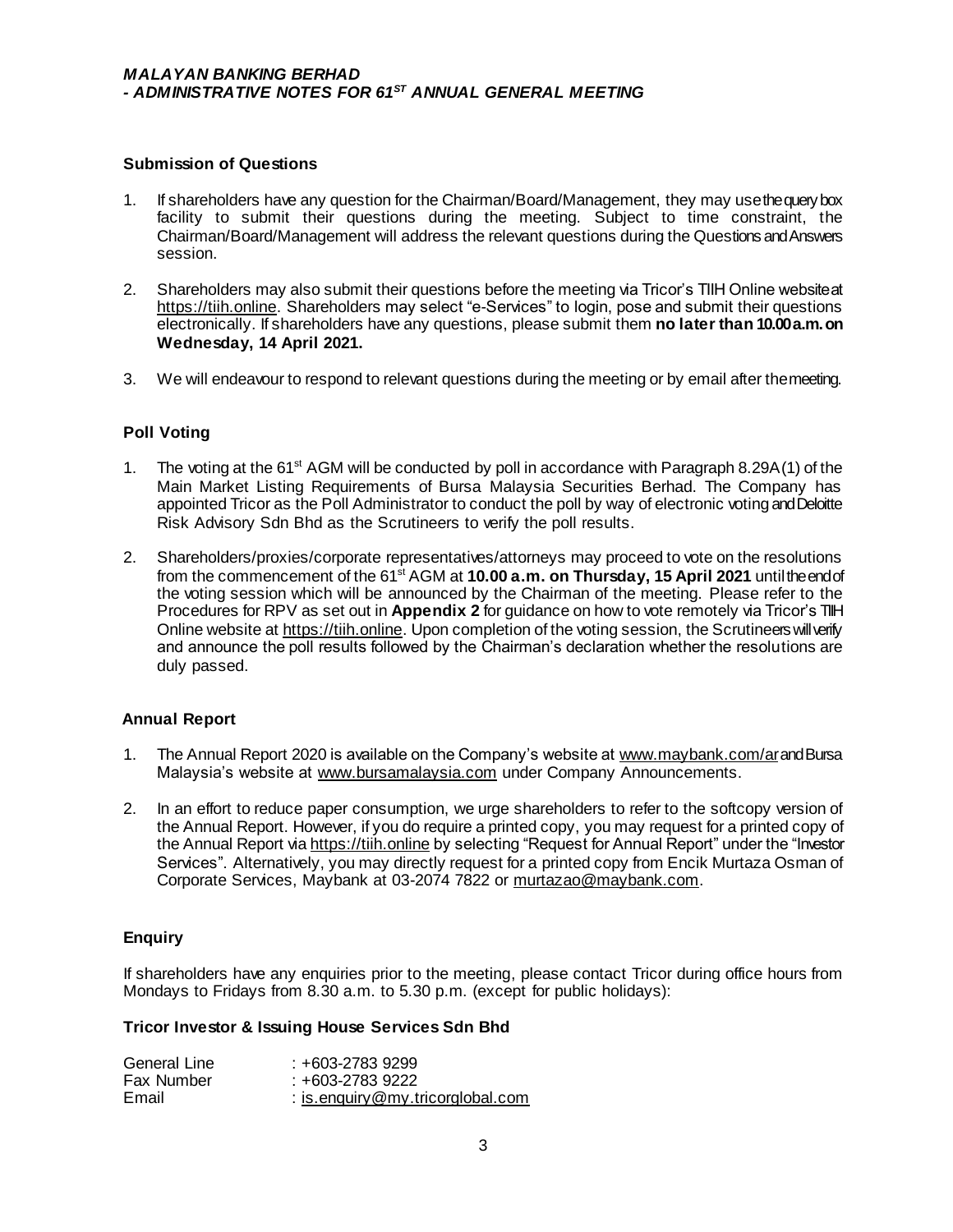### **A**ppendix 1

# Open MAE e-Wallet

(Existing Maybank user)

## **01**

Download MAE by Maybank2u and launch the app



### **02**

Click on More on bottom navigation bar Then click on Apply icon



### **03**

Click on "Apply for MAE"



### **04**

Enter Email Address Enter Invite Code (optional)

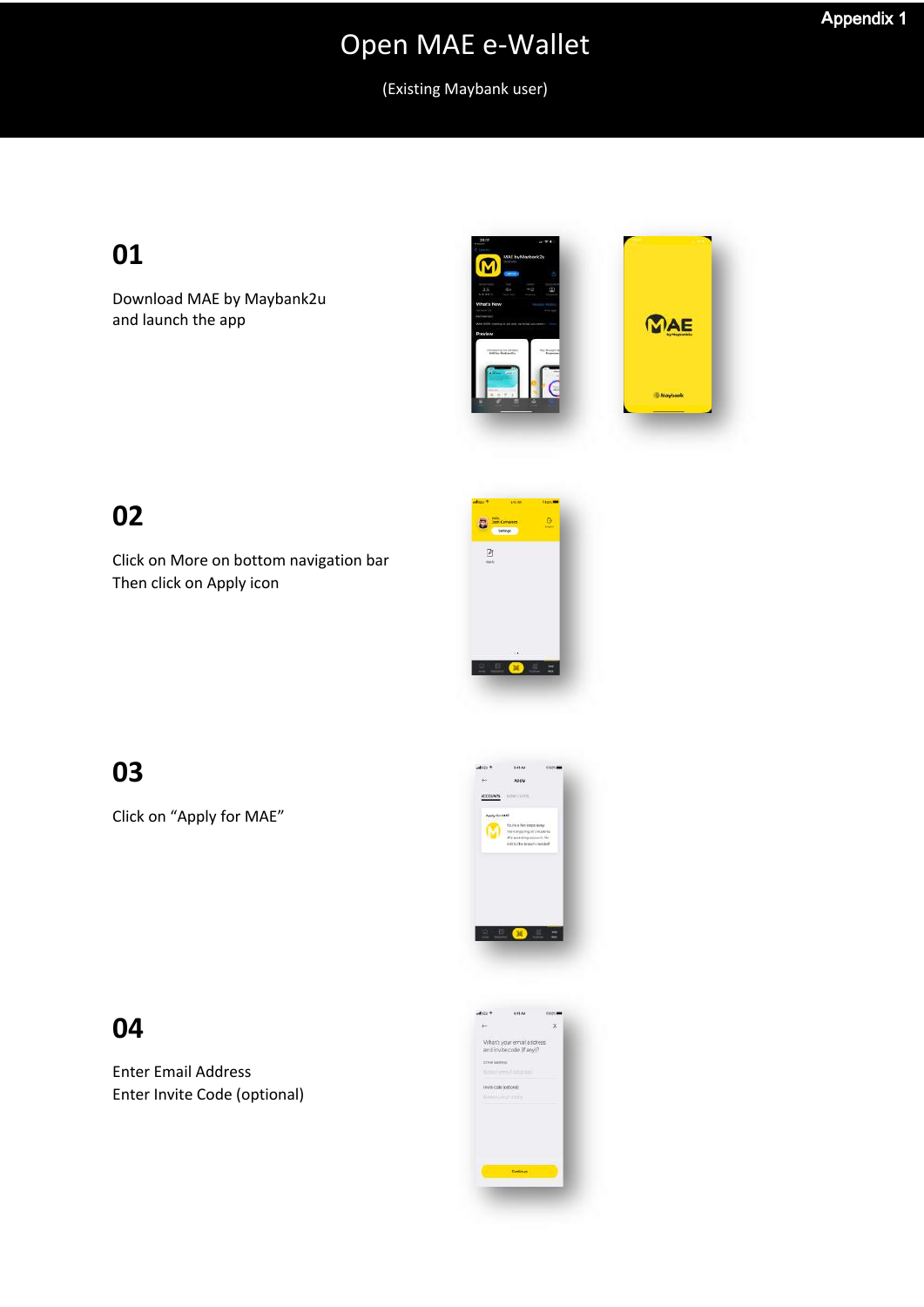(Existing Maybank user)

## **05**

Choose to agree on marketing, T&C and PDPA



## **06**

Your account is activated

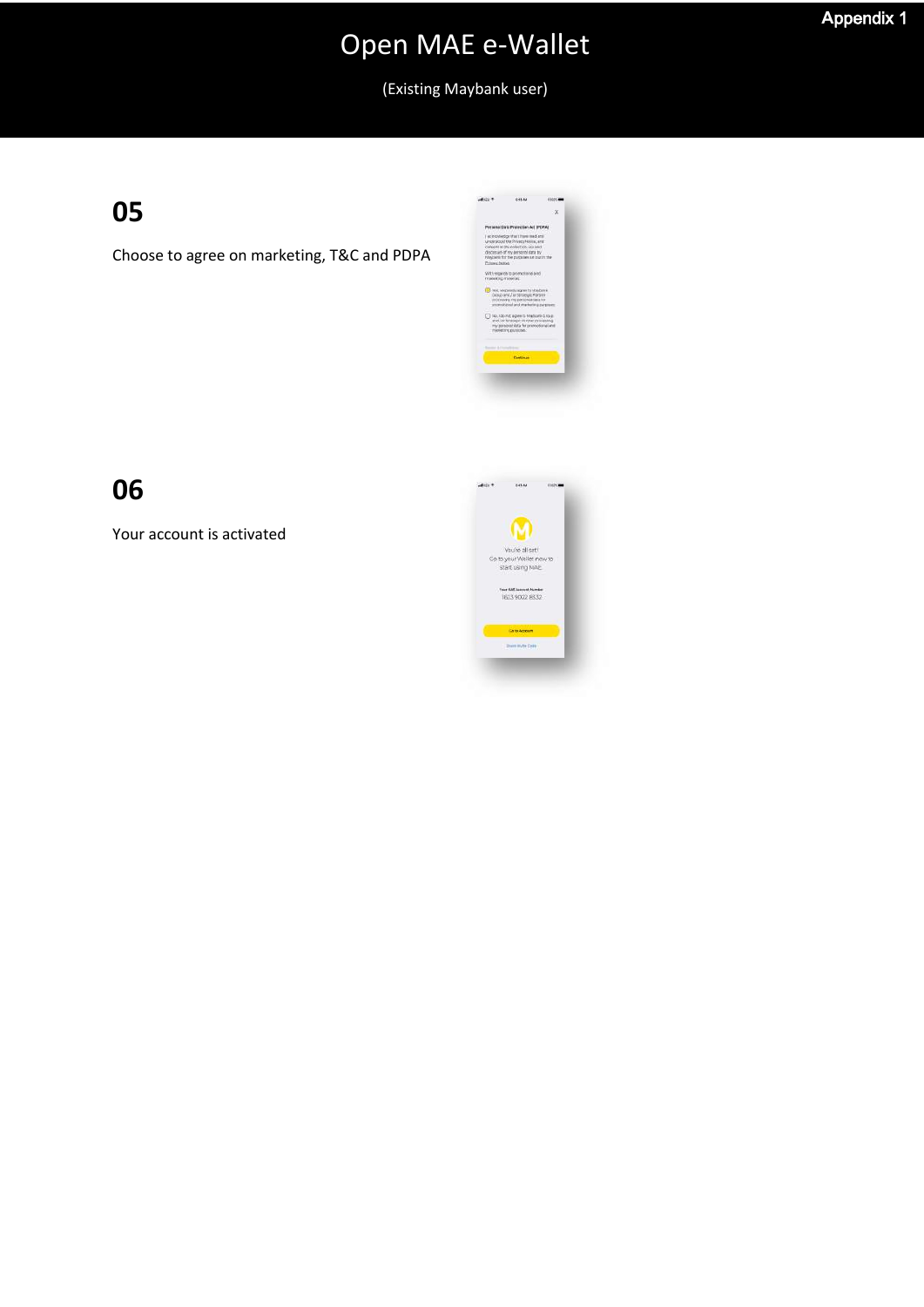**A**ppendix 1

(New Maybank user)

## **01**

Download MAE by Maybank2u and launch the app



### **02**

Click on MAE icon - "No account?"



## **03**

Insert Full Name and Mobile Number



### **04**

Choose ID type and insert ID

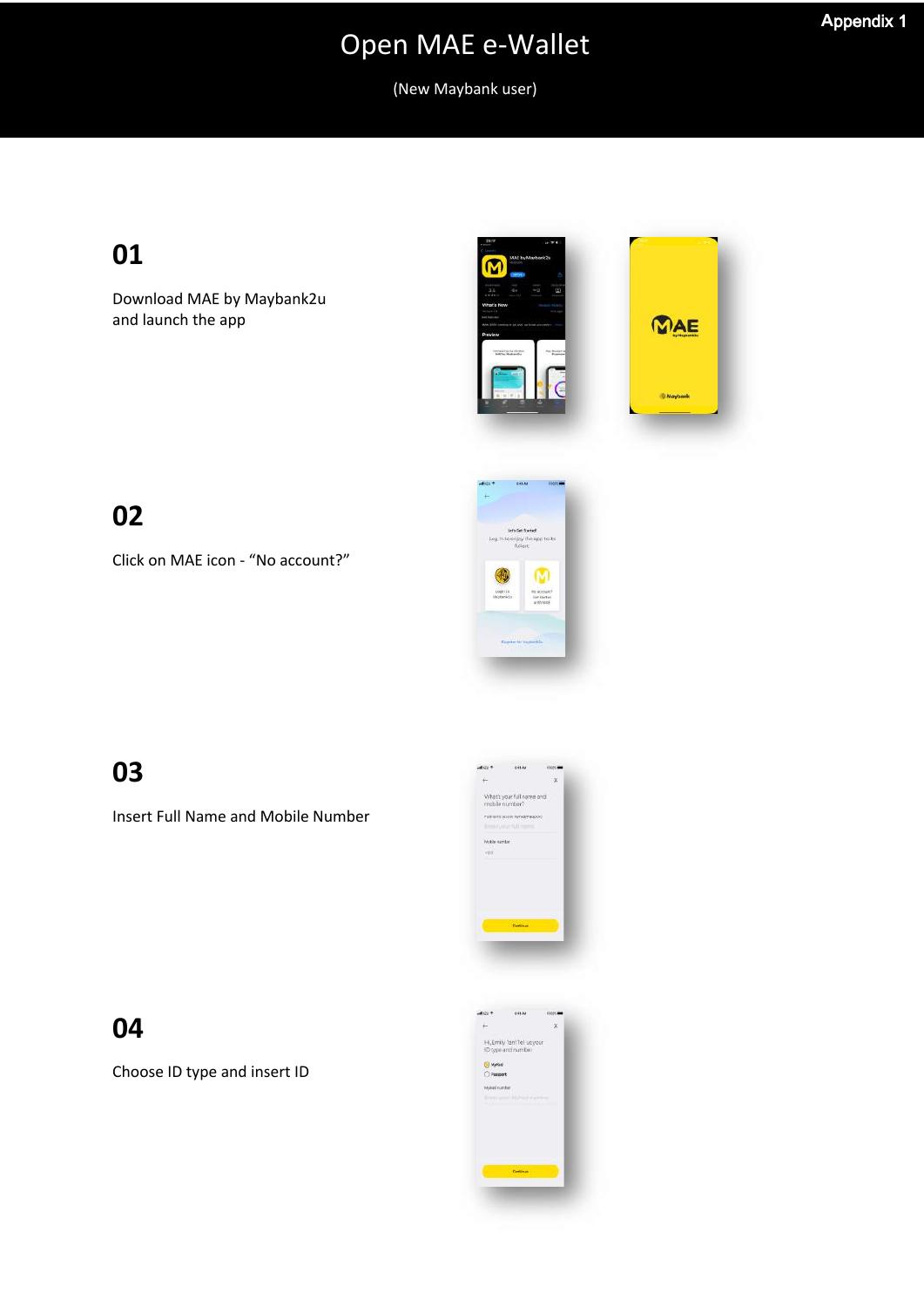(New Maybank user)

**05**

Insert Address



**06**

Insert Employee Info



## **07**

Enter Email Address Enter Invite Code (optional)



### **08**

Snap photo of your ID

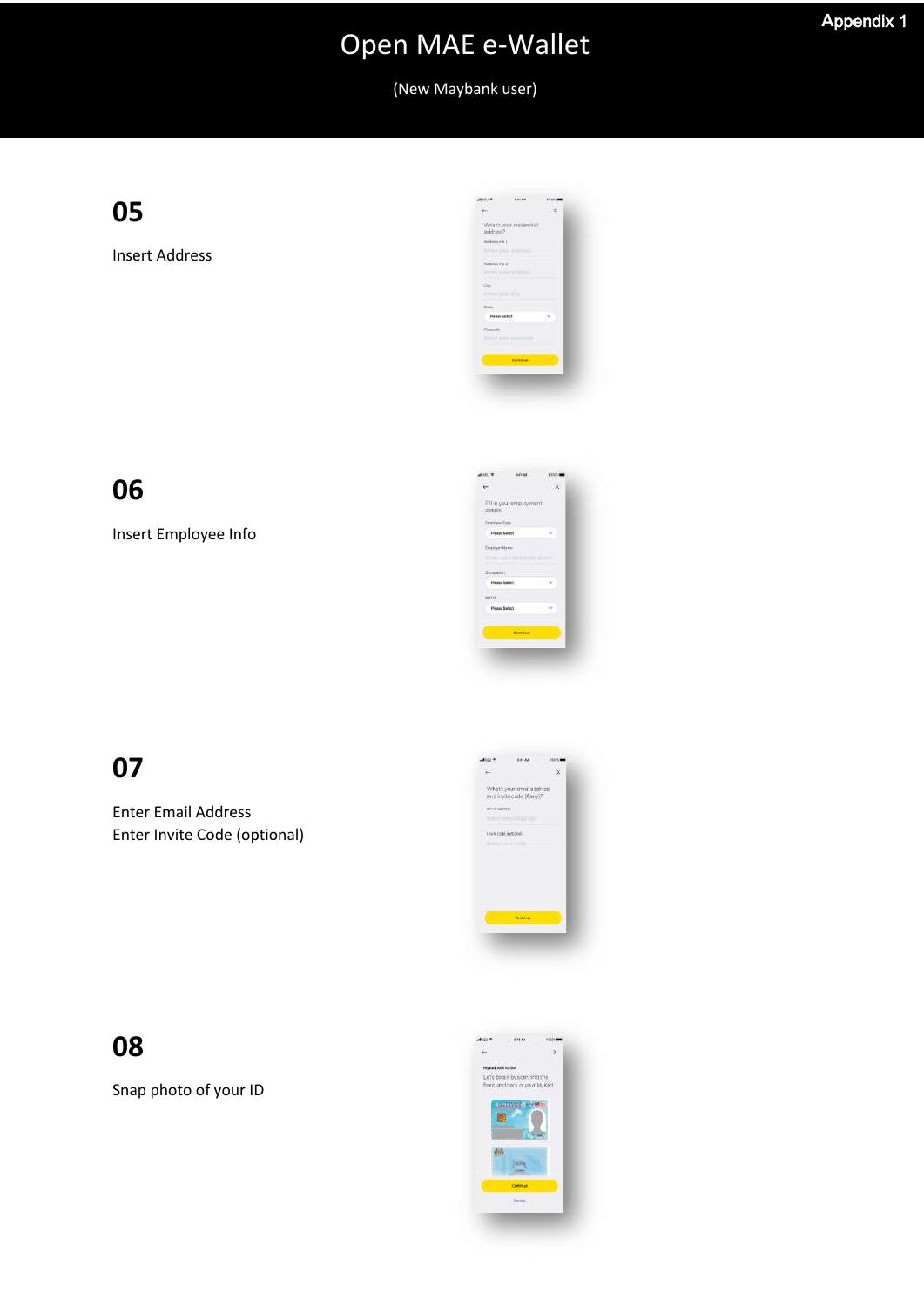### **A**ppendix 1

# Open MAE e-Wallet

(New Maybank user)

## **09**

Snap photo of your Selfie



## **10**

Choose to agree on marketing, T&C and PDPA



## **11**

Create your Maybank2u ID



### **12**

Create your Maybank2u password

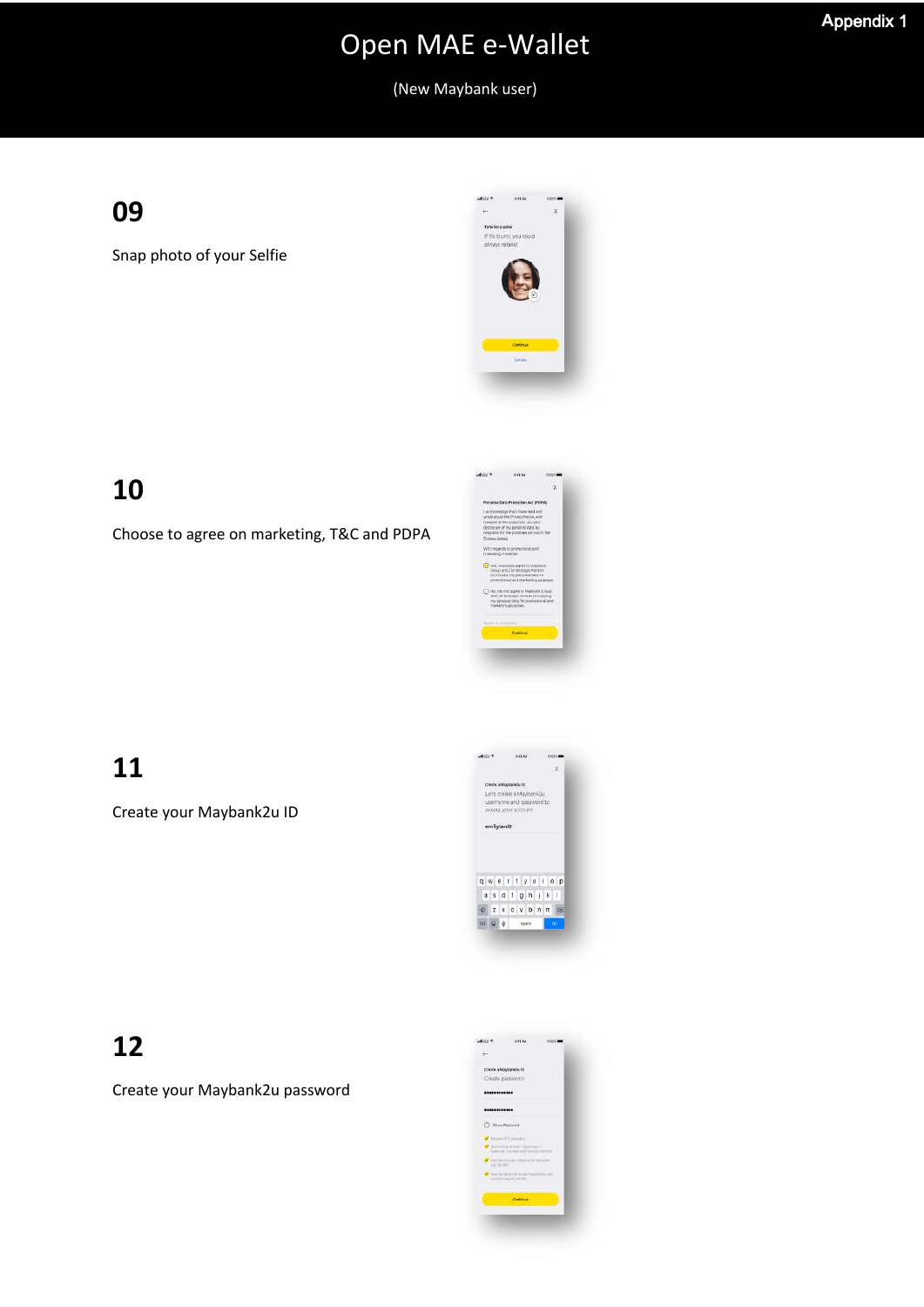(New Maybank user)

## **13**

Upload a security image



## **14**

Create your security phrase



## **15**

Set up security questions



## **16**

Your account is activated

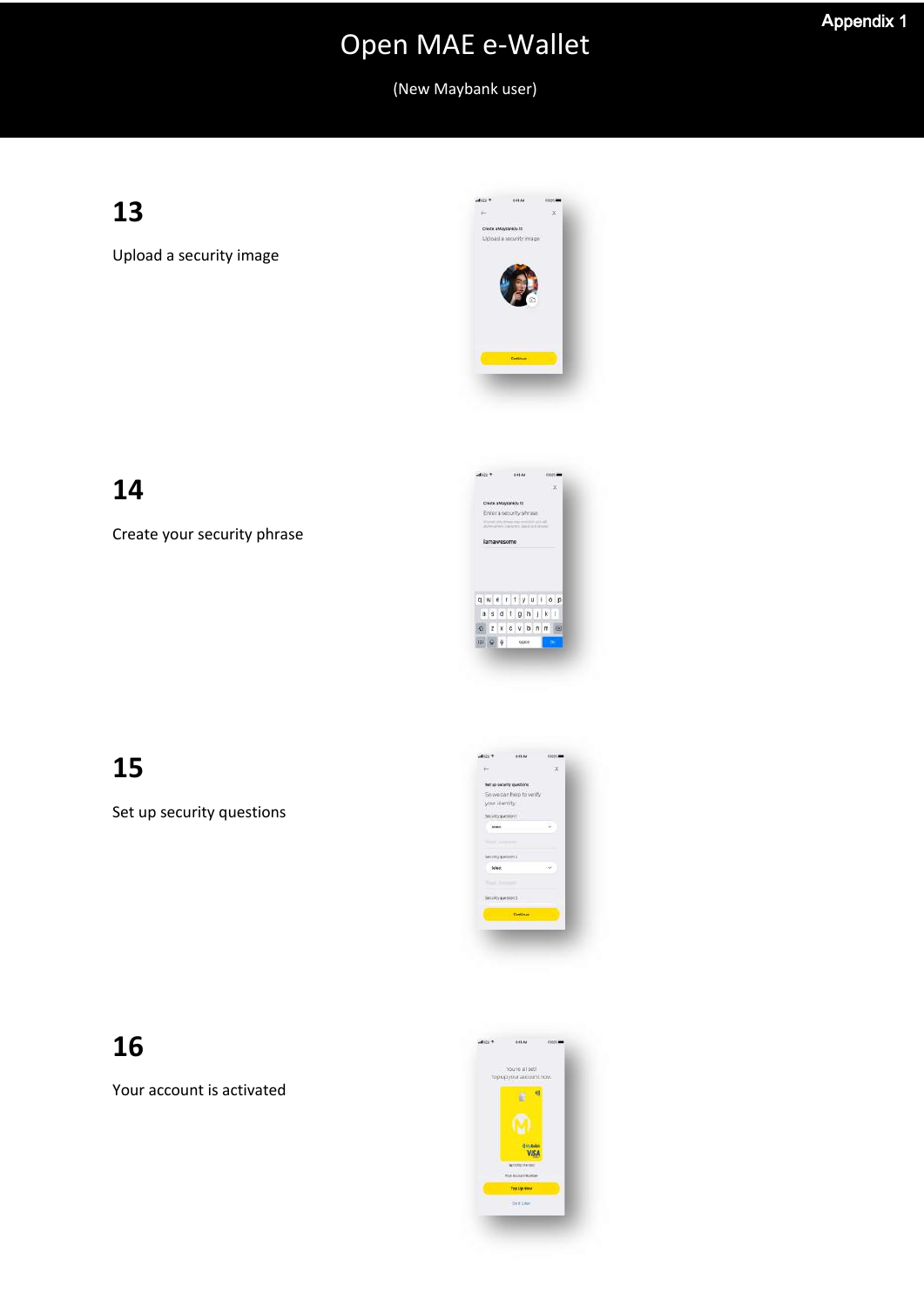### **PROCEDURES FOR REMOTE PARTICIPATION AND VOTING ("RPV")**

1. To register for the RPV, please follow the steps below:-

| <b>Procedures</b>                                                                                                                                                                                                                                        | <b>Action</b>                                                                                                                                                                                                                                                                                                                                                                                                                                                                                                                                                                                                                                                                                                                                                                                                                                                                                                                                                                                                                                                                                                                 |
|----------------------------------------------------------------------------------------------------------------------------------------------------------------------------------------------------------------------------------------------------------|-------------------------------------------------------------------------------------------------------------------------------------------------------------------------------------------------------------------------------------------------------------------------------------------------------------------------------------------------------------------------------------------------------------------------------------------------------------------------------------------------------------------------------------------------------------------------------------------------------------------------------------------------------------------------------------------------------------------------------------------------------------------------------------------------------------------------------------------------------------------------------------------------------------------------------------------------------------------------------------------------------------------------------------------------------------------------------------------------------------------------------|
| <b>Before the Meeting Day</b>                                                                                                                                                                                                                            |                                                                                                                                                                                                                                                                                                                                                                                                                                                                                                                                                                                                                                                                                                                                                                                                                                                                                                                                                                                                                                                                                                                               |
| Register as a user with TIIH Online<br>Note:<br>1. If you are already a registered user<br>with TIIH Online, you need not<br>register again.<br>2. Please allow sufficient time for Tricor<br>to approve the registration of new<br>user of TIIH Online. | Use your smart device or computer, access Tricor's<br>TIIH Online website at https://tiih.online. Registerasa<br>user under "e-Services". Select "Sign Up" and followed<br>by "Create Account by Individual Holder". You may<br>refer to the tutorial guide posted on the homepage ifyou<br>need assistance.<br>Registration as a user will be approved by Tricor within<br>$\bullet$<br>one (1) working day and you will be notified of the<br>approval via email.<br>Proceed to activate the account with the temporary<br>٠<br>password given in the email and re-set your own<br>password.                                                                                                                                                                                                                                                                                                                                                                                                                                                                                                                                |
| <b>Register for RPV</b><br>Note:<br>Please allow sufficient time for Tricor to<br>approve the registration for RPV.                                                                                                                                      | Shareholder(s)/Proxy(ies)/Corporate representative(s)/<br>$\bullet$<br>Attorney(s) are required to register for RPV prior to the<br>meeting.<br>Registration will open from Wednesday, 17 March<br>$\bullet$<br>2021 until such time before the voting sessionends<br>at the 61 <sup>st</sup> AGM on Thursday, 15 April 2021.<br>Login with your user ID (i.e. email address) and<br>$\bullet$<br>password.<br>Select corporate event: "(REGISTRATION) MAYBANK<br>$\bullet$<br>$61^{ST}$ AGM".<br>Read and agree to the Terms & Conditions and confirm<br>the Declaration.<br>Select "Register for Remote Participation and Voting".<br>$\bullet$<br>Review your registration and proceed to register.<br>$\bullet$<br>You will receive and email notifying that your<br>registration for remote participation is received and will<br>be verified.<br>After verification of your registration against the General<br>$\bullet$<br>Meeting ROD as at 31 March 2021, you will receive an<br>email on or after 14 April 2021 indicating whether your<br>registration for remote participation has been approved<br>or rejected. |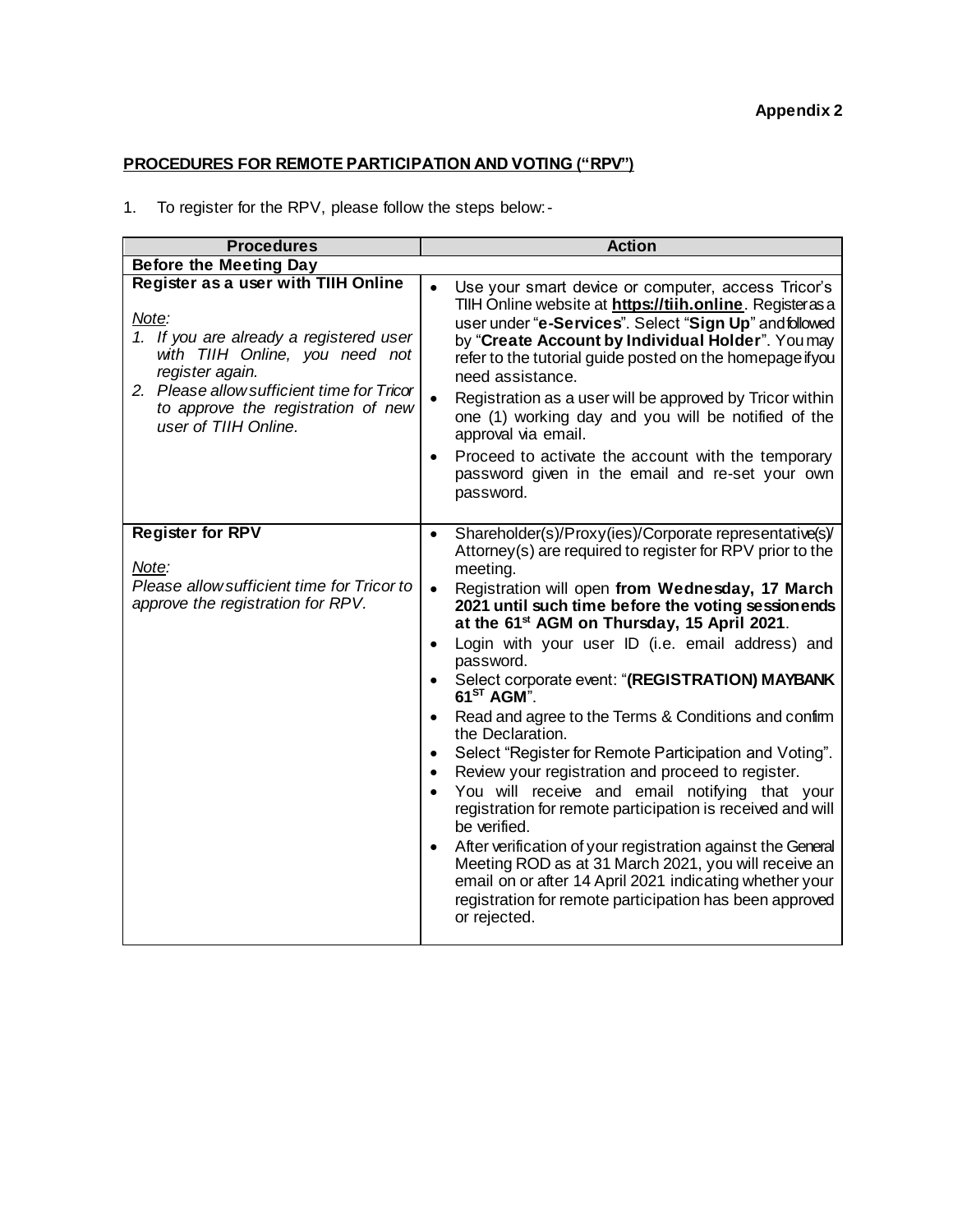### **PROCEDURES FOR REMOTE PARTICIPATION AND VOTING ("RPV")** *(cont'd)*

| <b>Procedures</b>                                                                                                                                                                                                                                                                                                                                                                                                                                                                                                                                                                                                                          | <b>Action</b>                                                                                                                                                                                                                                                                                              |
|--------------------------------------------------------------------------------------------------------------------------------------------------------------------------------------------------------------------------------------------------------------------------------------------------------------------------------------------------------------------------------------------------------------------------------------------------------------------------------------------------------------------------------------------------------------------------------------------------------------------------------------------|------------------------------------------------------------------------------------------------------------------------------------------------------------------------------------------------------------------------------------------------------------------------------------------------------------|
| On the Meeting Day                                                                                                                                                                                                                                                                                                                                                                                                                                                                                                                                                                                                                         |                                                                                                                                                                                                                                                                                                            |
| <b>Login to TIIH Online</b>                                                                                                                                                                                                                                                                                                                                                                                                                                                                                                                                                                                                                | Login with your user ID (i.e. email address) and<br>password for remote participation at Maybank's 61 <sup>st</sup><br>AGM at any time from 9.30 a.m. onwards i.e. 30<br>minutes prior to the commencement of the meeting<br>at 10.00 a.m. on Thursday, 15 April 2021.                                     |
| <b>Participate Through Live Streaming</b><br>Notes:<br>The connection to the live streaming<br>(i)<br>is dependent on the bandwidth and<br>stability of the internet connection at<br>your location and the device that you<br>are using.<br>Recommended Requirement for Live<br>Streaming:<br><b>Browser: Chrome or Firefox</b><br>• Bandwidth: 7 Mbps for High<br>Definition (HD) High Quality video<br>quality or 12 Mbps for Extra HD<br>(EHD) video quality<br>(ii) You may not be able to gain access to<br>the 61 <sup>st</sup> AGM via the RPV facilities if<br>there is an existing firewall on the<br>device that you are using. | Select corporate event: "(LIVE STREAM MEETING)<br>$\bullet$<br>MAYBANK 61 <sup>ST</sup> AGM" to participate at the 61 <sup>st</sup> AGM<br>remotely.<br>question<br>the<br>$\bullet$<br>lf.<br>you<br>for<br>have<br>any<br>Chairman/Board/Management, you may use the query<br>box to pose your question. |
| <b>Online Remote Voting</b>                                                                                                                                                                                                                                                                                                                                                                                                                                                                                                                                                                                                                | "(REMOTE VOTING)<br>Select corporate<br>event:                                                                                                                                                                                                                                                             |
| Notes:<br>Voting will commence from 10:00 a.m.<br>on Thursday, 15 April 2021 until the end<br>of the voting session which will be<br>announced by the Chairman of the<br>meeting.                                                                                                                                                                                                                                                                                                                                                                                                                                                          | MAYBANK 61 <sup>ST</sup> AGM" or if you are on the live<br>streaming page, you may select "GO TO REMOTE<br>VOTING PAGE" below the query box.                                                                                                                                                               |
|                                                                                                                                                                                                                                                                                                                                                                                                                                                                                                                                                                                                                                            | Read and agree to the Terms & Conditions and confirm<br>$\bullet$<br>the Declaration.                                                                                                                                                                                                                      |
|                                                                                                                                                                                                                                                                                                                                                                                                                                                                                                                                                                                                                                            | Select the CDS account that represents your<br>$\bullet$<br>shareholdings.                                                                                                                                                                                                                                 |
|                                                                                                                                                                                                                                                                                                                                                                                                                                                                                                                                                                                                                                            | Indicate your votes for the resolutions that are tabled for<br>voting.                                                                                                                                                                                                                                     |
|                                                                                                                                                                                                                                                                                                                                                                                                                                                                                                                                                                                                                                            | Confirm and submit your votes.                                                                                                                                                                                                                                                                             |

- 2. The Live Streaming will end upon announcement by the Chairman on the closure of the 61<sup>st</sup> AGM.
- 3. If you encounter any issues with the registration as a user with TIIH Online or for the RPV priortothe meeting, please contact Tricor at +603-2783 9299 during office hours from Mondays to Fridays from 8.30 a.m. to 5.30 p.m. (except for public holidays).
- 4. If you encounter any issues to join or participate at the 61<sup>st</sup> AGM on the meeting day, kindly call Tricor Help Line at +6011-40805616 / +6011-40803168 / +6011-40803169 / +6011-40803170 or email to [tiih.online@my.tricorglobal.com](mailto:tiih.online@my.tricorglobal.com) for assistance.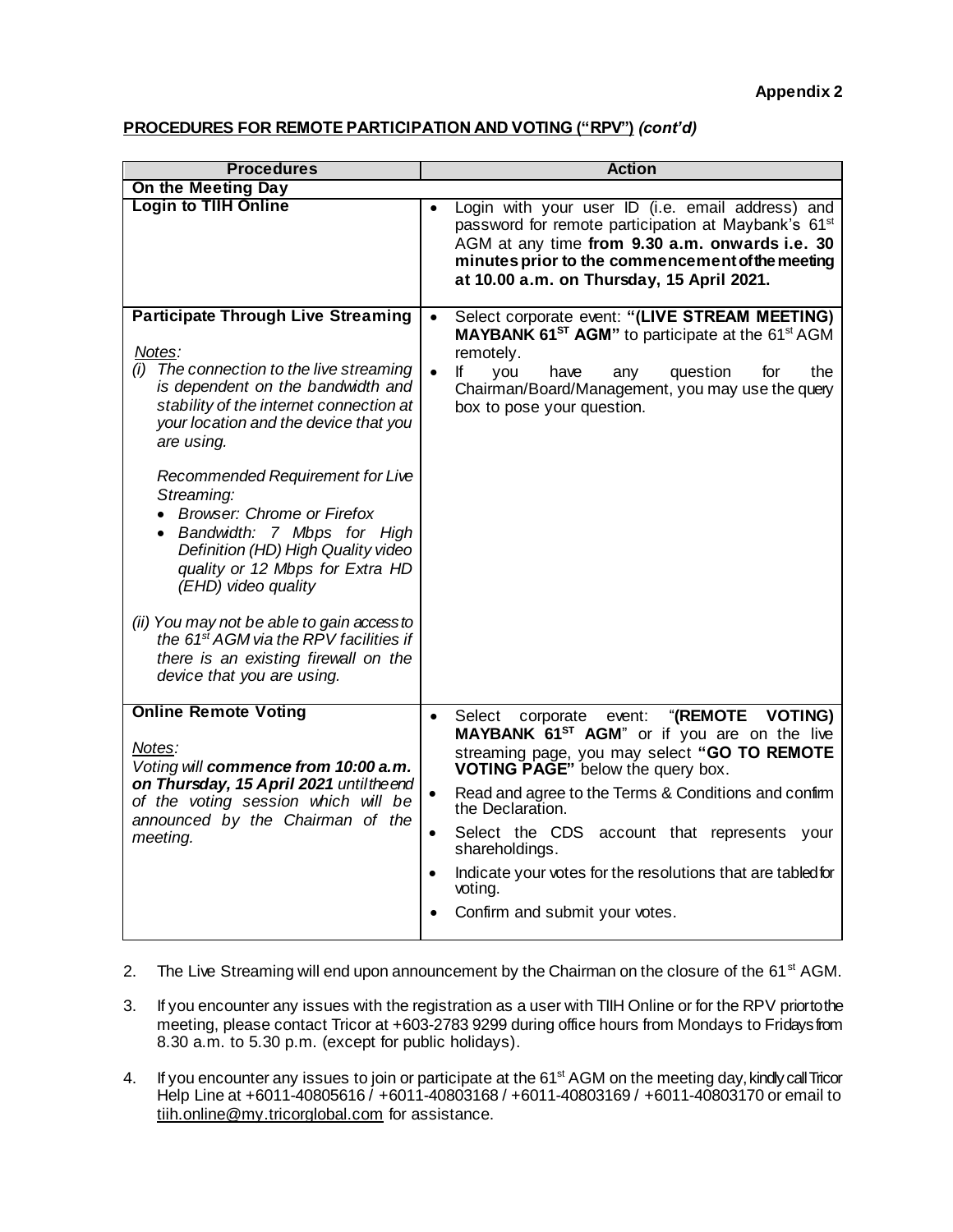### **Appendix 3**

### **PROCEDURES FOR ELECTRONIC LODGEMENT OF PROXY FORM**

| <b>Procedure</b>                                                                                                                              | <b>Action</b>                                                                                                                                                                                                                                                                                                                                                                                                                                                                                                                                                                                                                                                                                                                                                                                                                                              |
|-----------------------------------------------------------------------------------------------------------------------------------------------|------------------------------------------------------------------------------------------------------------------------------------------------------------------------------------------------------------------------------------------------------------------------------------------------------------------------------------------------------------------------------------------------------------------------------------------------------------------------------------------------------------------------------------------------------------------------------------------------------------------------------------------------------------------------------------------------------------------------------------------------------------------------------------------------------------------------------------------------------------|
| FOR INDIVIDUAL SHAREHOLDERS                                                                                                                   |                                                                                                                                                                                                                                                                                                                                                                                                                                                                                                                                                                                                                                                                                                                                                                                                                                                            |
| <b>Register as a User with TIIH Online</b><br>Note:<br>If you are already a registered user with<br>TIIH Online, you need not register again. | Use your smart device or computer, access Tricor's TIH<br>$\bullet$<br>Online website at https://tiih.online. Register as a user<br>under "e-Services". Select "Sign Up" and followed by<br>"Create Account by Individual Holder". You may refer<br>to the tutorial guide posted on the homepage if you need<br>assistance.<br>Registration as a user will be approved by Tricor within<br>$\bullet$<br>one (1) working day and you will be notified of the<br>approval via email.<br>Proceed to activate the account with the temporary<br>password given in the email and re-set your own<br>password.                                                                                                                                                                                                                                                   |
| <b>Submission of Proxy Form</b>                                                                                                               | After the publication of the Notice of the 61 <sup>st</sup> AGM by the<br>$\bullet$<br>Company, login to TIIH Online at https://tiih.online with<br>your user ID (i.e. email address) and password.<br>Select corporate event: "MAYBANK 61ST AGM -<br>$\bullet$<br><b>SUBMISSION OF PROXY FORM".</b><br>Read and agree to the Terms and Conditions and confirm<br>the Declaration.<br>Insert your CDS account number and indicate the<br>number of shares for your proxy(s) to vote on your behalf.<br>Appoint your proxy/proxies and insert the required details<br>of your proxy/proxies or appoint the Chairman as your<br>proxy.<br>Indicate your voting instructions - FOR or AGAINST,<br>otherwise your proxy will decide on your votes.<br>Review and confirm your proxy/proxies appointment.<br>$\bullet$<br>Print the Proxy Form for your record. |